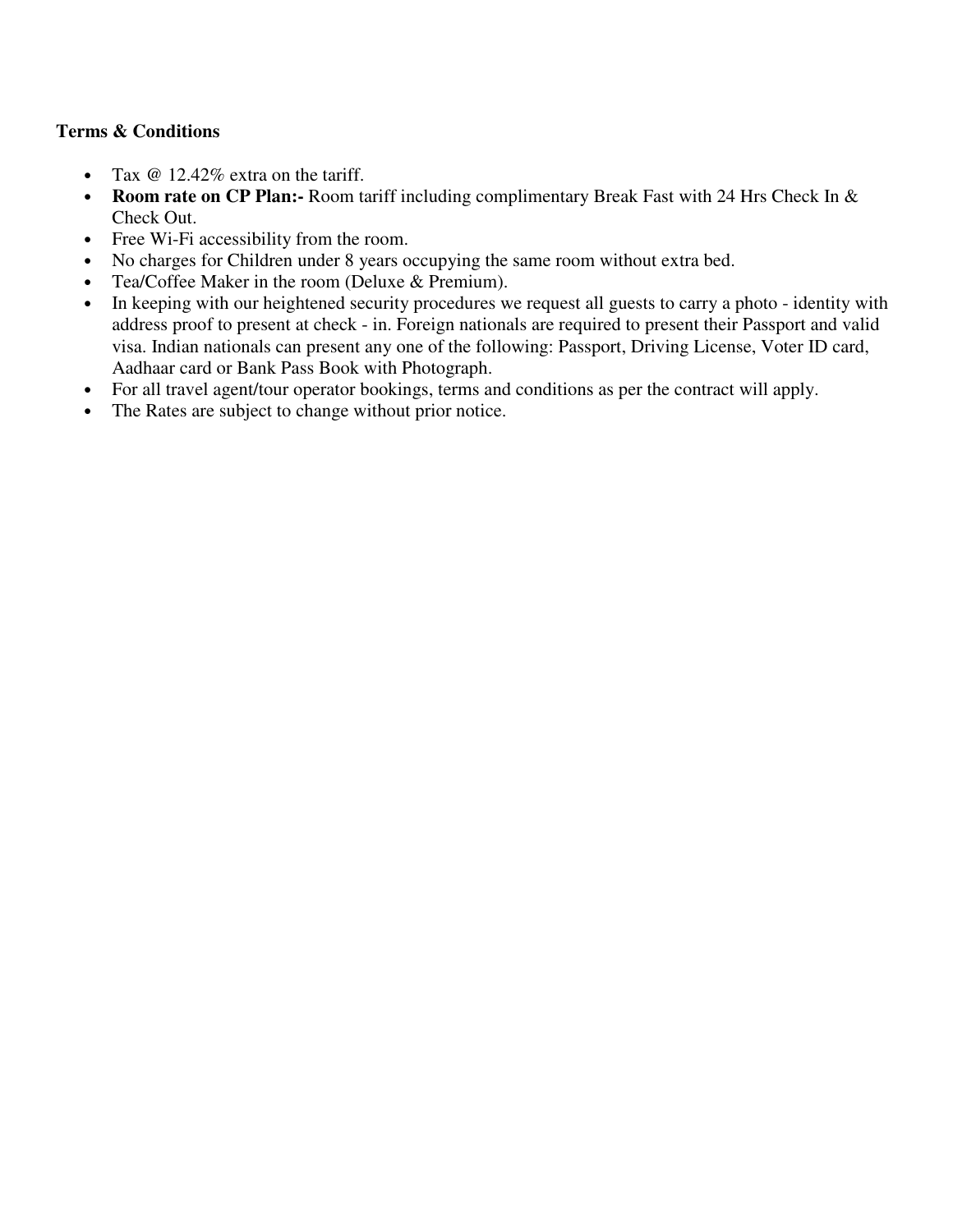# **Cancellation & Refund Policy**

- Bookings cancelled before 72 hrs. of arrival , a cancellation charge of 5% will be applicable.
- Bookings cancelled within 72hrs. of arrival : 50% retention will be charged on the reserved room rate with taxes
- Bookings cancelled within 48hrs. of arrival or in case of No show : 100% retention will be charged on the reserved room rate with taxes
- The hotel may choose to release non guaranteed reservations prior to the date of arrival.
- Please be advised that the Early Bird, Extended Stay and Last Minute rates require a non-refundable deposit at the time of booking. Any cancellations on these rates or rates requiring such pre - payment guarantee will attract a full - stay cancellation charge.
- All accepted refunds will be process within 6-7 working days Via same source.

## **Duplicate Cluse**

- If there is a two transactions against one booking, one payment will be refunded to the customer on receipt of request.
- Customer have to intimate the cancelation request to the mail to Annapoorna Residency registered Email ID: info@annapoornaresidency.com.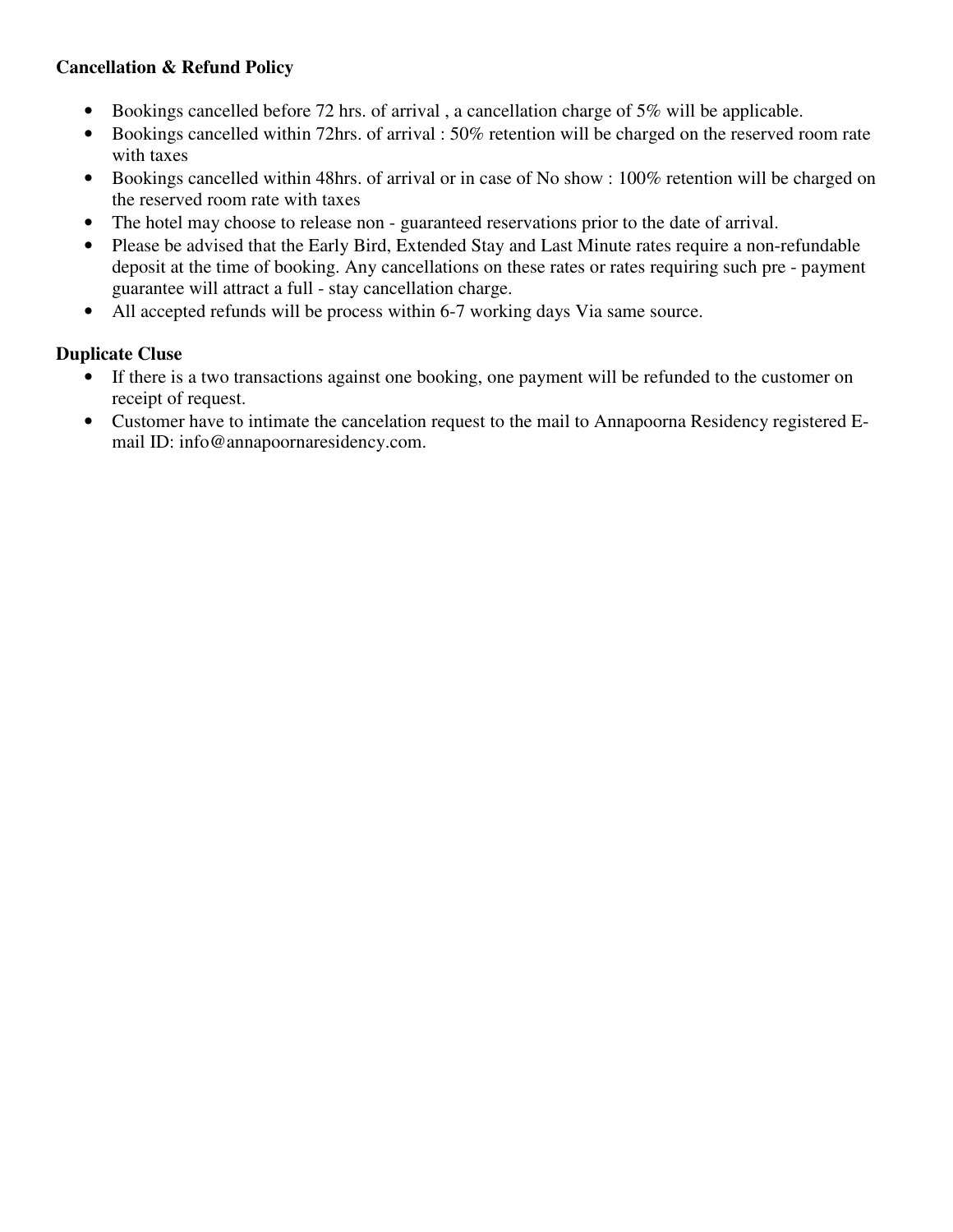## **Disclaimer**

## **Legal Disclaimer Policy**

Thank you very much for visiting our website and your interest shown in our Hotel ("Hotel Annapoorna Residency")! We highly value your trust and will strive to protect the security and privacy of any personal information you provide us with.

The privacy and security of your personal information is very important to us. We do not share your personal information in ways not disclosed in our privacy statement or without your consent.

This document outlines the type of personal data we receive and collect when you use our website, as well as some of the precautions we take to safeguard the information. Hotel Annapoorna Residency aspires to design and practice all business processes according to the data regulations of each respective country.

If you have any questions regarding the data privacy statement or privacy concerns, you may contact us through our website.

Collection and processing of personal data You may visit our website without disclosing who you are. Information about usage patterns such as the time and date of the usage, the amount of data sent, browser, referral domain, the geographic location of the user and the name of the files sent are collected for the purpose of statistical evaluation. We will use this information for the purpose of evaluating your use of the website, compiling reports on website activity and providing other services relating to website activity and internet usage. This data does not enable us to identify you, and we use it in an anonymous way. We do not collect or store the IP addresses.

We collect personal information, when you choose to provide it voluntarily. Usually this occurs when a business relationship is established in the context of a reservation request.

Personal information encompasses personal details, which are entered, when you place a request such as your name, email address, mailing address and phone number. Additional information is required for some activities such as a hotel room booking to process the reservation e.g. your credit card number, CVV and expiration date. Hotel Annapoorna Residency Management is committed to ensure that your information is secure. We have put in place suitable physical, electronic and managerial procedures in order to prevent unauthorized access or disclosure to safeguard and secure the information we collect online. This personal information is transmitted only in a secure and encrypted manner.

Use and processing of data In case you choose to use services of Hotel Annapoorna Residency, we collect data that is necessary for the service you requested. If we ask you for more information, it will be on voluntary basis.

We use this information to process and fulfill your service request, i.e. a room reservation.

The deletion of personal data on our website happens, if you revoke your agreement to store it or if it is no longer necessary for us to store to it to fulfill your service request or if the storage is not permitted by law.

## **Personal data transmitted to 3rd parties**

We use and process your data for marketing and promotional purposes only if you indicate that you wish this to happen. In case you choose to use services of Hotel Annapoorna Residency, data will be transmitted in order to fulfill your service request, i.e. data with the details of the room reservation will be transmitted to the requested service departments.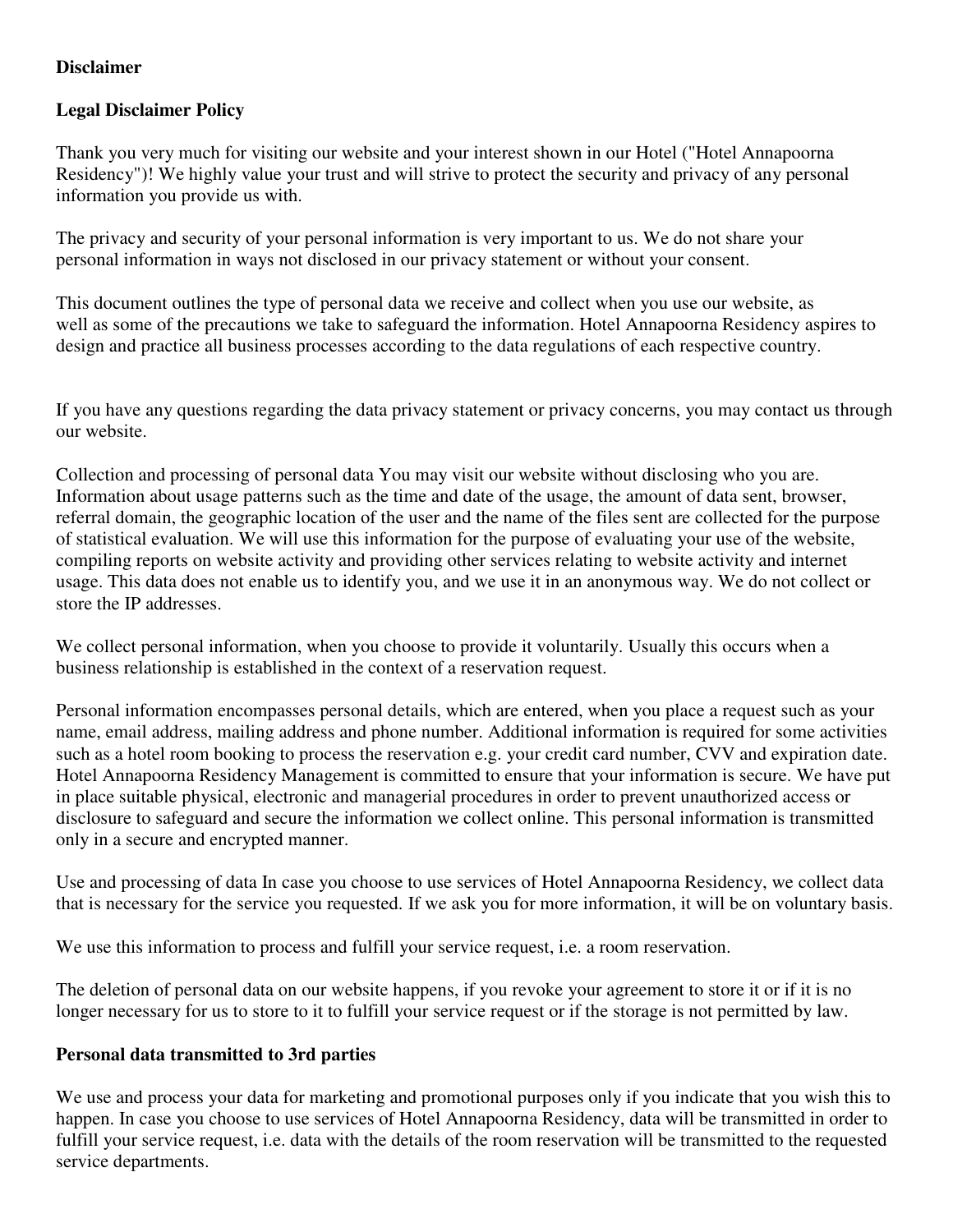We will not sell, distribute or lease your personal information to third parties unless we have your permission or are required by law.

## **Use of cookies**

A cookie is a small file which asks permission to be placed on your computer's hard drive. Once you agree, the file is added and the cookie helps analyze web traffic or indicates when you visit a particular site. Cookies allow web applications to respond to you as an individual. The web application can tailor its operations to your needs, likes and dislikes by gathering and remembering information about your preferences. Cookies do not damage your computer, neither do cookies contain viruses.

You can choose to accept or decline cookies. Most web browsers automatically accept cookies, but you can usually modify your browser setting to decline cookies if you prefer. You can also delete stored cookies in your browser setting. If you refuse the use of cookies this may prevent you from taking full advantage of the website.

## **Security**

If you choose to provide personal data, such as your name, address or credit card number (i.e. during the booking process), this information will be transferred in an encrypted manner. Hotel Annapoorna Residency website and servers have security measures in place to help protect your personal identifiable information against loss, misuse, and alteration while under our control.

Hotel Annapoorna Residency Management recognizes the importance of information security and is constantly reviewing and enhancing our technical, physical, and logical security rules and procedures.

## **Minors**

Hotel Annapoorna Residency Management does not seek to obtain nor does it wish to receive personal identifiable information directly from minors; however, we cannot always determine the age of persons who access and use our websites. Hotel Annapoorna Residency will not make use of the data if a minor (as defined by applicable law) provides us with his/her data without parental or guardian consent.

## **Acceptance of terms**

- By accessing and/or using the Hotel Annapoorna Residency website, you accept and agree to be bound by this policy.
- All content available on the Hotel Annapoorna Residency website is subject to this policy. If you do not agreed to this policy, you may not use, access or submit information to the website.
- Get in touch for any clarifications
- If you have any questions or concerns about this policy, please get in touch with us at info@annapoornaresidency.com